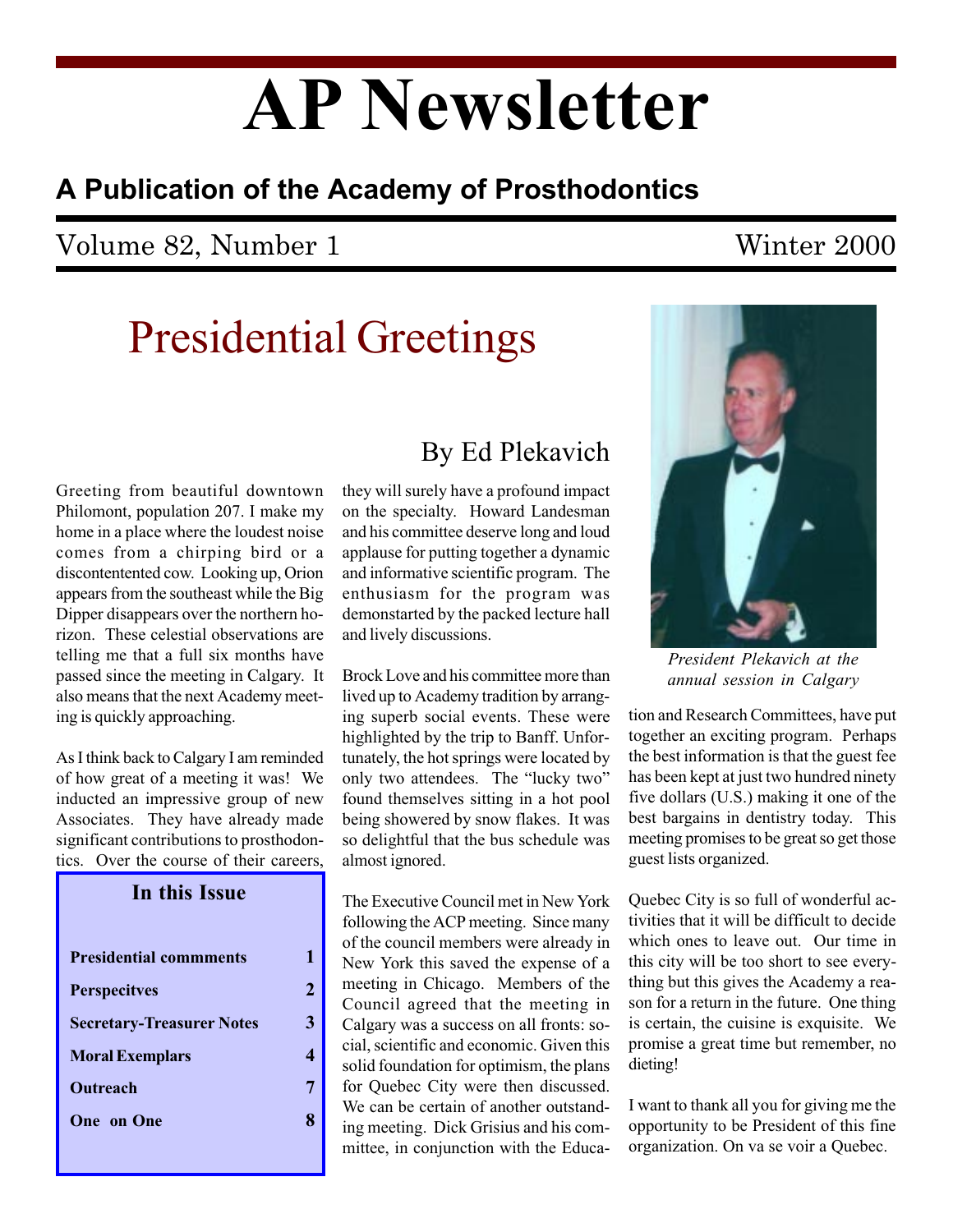## **Perspectives** from the Editor by Steven Eckert

## The Future of Prosthodontics

It seems like this is a good time to tackle a light subject like the future of Prosthodontics. After all, it is a new millennium and we are all supposed t seems like this is a good time to tackle a light subject like the future of Prosthodontics. After all, it is a to have our thinking caps, or is it our full veneer cerebral crowns, firmly in place so that we can move the specialty forward. This is not to say that we previously have been asleep at the wheel. Nothing could be further from the truth. Organized Prosthodontics has been thinking and planning for the future for quite

The prosthodontist of 2000 and beyond is no longer a future member of the "old boys club," because the club is now filled with women and men practicing our favored specialty

a while and we are all reaping benefits from this history of forward thinking.

Maybe we need to review where we have been, what we have done and how the future might be addressed. Historically the specialty of Prosthodontics was taught as a mentor/student process. The mentor described techniques that worked and the student learned these techniques and adapted them to his own practice. Well, here we have a major

point of departure since it is no longer "his" practice that is being developed. Today we have a developing process of gender equity in Prosthodontics. The prosthodontist of 2000 and beyond is no longer a future member of the "old boys" club," because the club is now filled with women and men practicing our favored specialty. As billionaire Martha Stewart might say, "it's a good thing" and it's about time.

A movement towards an evidence based approach to specialty education is replacing the mentor/student approach. This Academy is leading the way in that regard with a scientific session that provides many publications and programs that devote time to evidence based methodology. We aren't there yet but the path is paved and the direction is set. The future prosthodontist will practice based upon evidence, not perception, of performance.

Years ago our meetings had lively discussions of materials, techniques and treatment plans. These discussions continue but the tools that we use today have changed. Today we have endosseous implants that have biologic advantages over compromised teeth. We have methods of investigation that help us arrive at diagnoses before we plan solutions. We even have a developing consensus that the specialty need not be the "Beta Tester" for every new material that comes along; today there is a recognition that research should be done before products make it to the marketplace rather than after, as has been the case in the past.

Prosthodontics is the only specialty in dentistry that had the vision to increase program length in direct response to the educational demands in the field of dental implants. Prosthodontics stands alone in the recognition that it could not be a

recognized expert in a developing field without providing dedicated time to the investigation of this field. How other specialties rationalize their expertise without this devoted time is unclear. What is clear is that Prosthodontics stands on firm ground when the ADA considers "Implantology" as a new specialty, something that will undoubtedly resurface in the future. We can tell the ADA that this "new" specialty is not new since it is already part of our expanded training.

President-elect Howard Landesman has suggested that the specialty recognize its unique position as leaders in implant den-

#### **Continued on page 5**

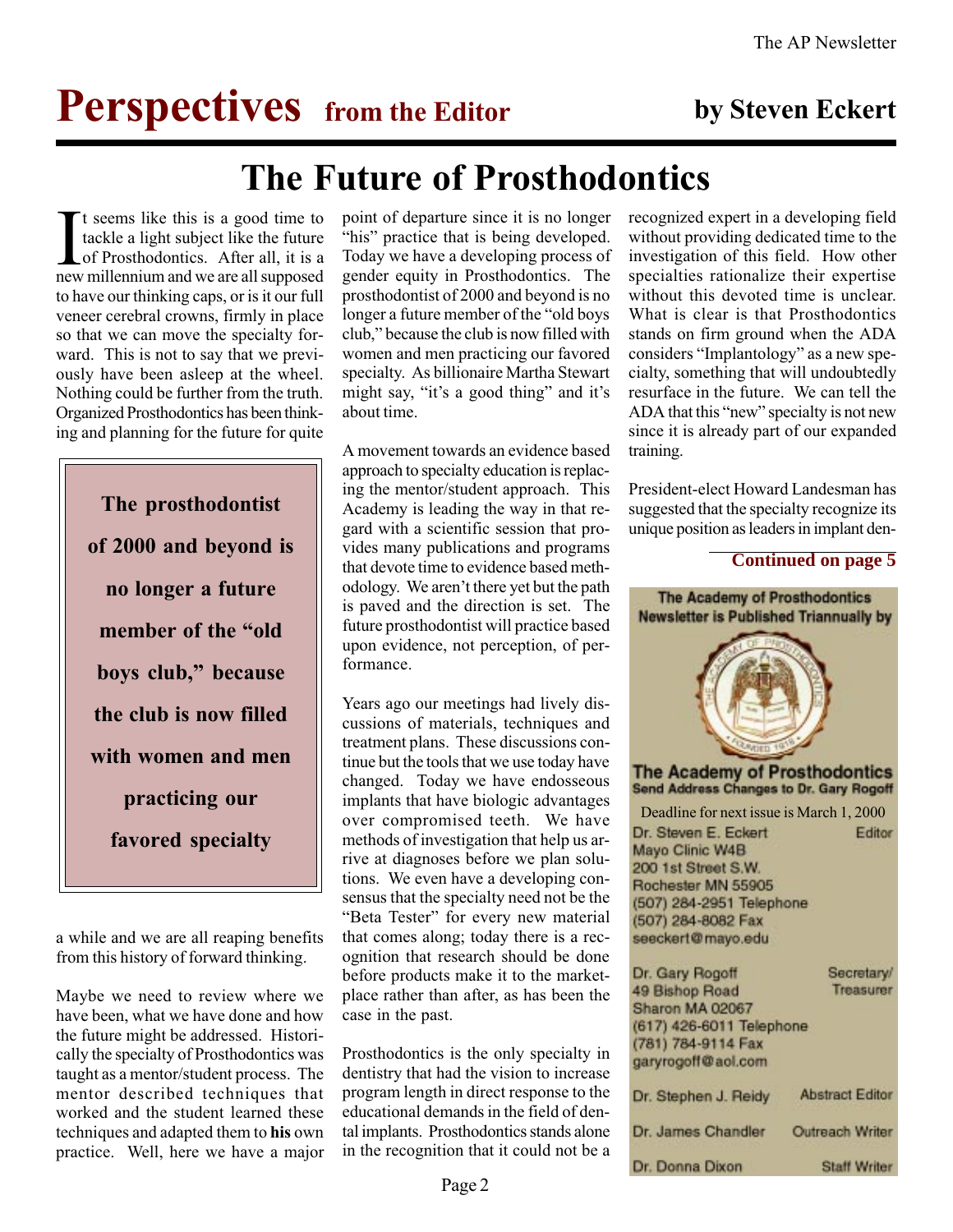# Secretary-Treasurer Notes by Gary Rogoff

#### Moral Exemplars: An Award Winning Essay

Recently, as I was browsing through my copy of the Journal of the Massachusetts Dental Society, I came across an essay entitled Moral Exemplars: The Concept and the Consciousness authored by Polly Sprague, DDS. I began to read this article simply as a matter of curiosity, when much to my surprise (and pleasure), I discovered that one of the sources of the author's inspiration was our Life Fellow, Dr. Kenneth Wical. Delighted to have found this tribute to Dr. Wical, I brought this publication to the attention of the Executive Council, and it was unanimously agreed to share it with all of you. It is reprinted here, beginning on page \_\_, with permission of the Massachusetts Dental Society.

#### Quebec City Preview

Local Arrangements Chair Izchak Barzilay, President Ed Plekavich, and I have been fine-tuning plans for May 2000 with the staff of the Chateau Frontenac in Quebec City. I think it is fair to say that if you enjoyed the quality and level of service of the Palliser Hotel in Calgary last May, you will be even more impressed by the Chateau Frontenac in Quebec City. The location of the Chateau is ideal and within walking distance of a multitude of historic, cultural, entertainment, and shopping opportunities. When you arrive this May, you will likely recognize the setting, as it has been described as the "most photographed hotel in the world".

Social events to please all will include an optional evening of exceptional French Cuisine. Although this is scheduled for our traditional "free night" on Friday, it is one event you will not want to miss! Unstructured time on Saturday afternoon will replace the group "bus journey" we have taken for a number of years now, and allow for individual exploration of Quebec City. On Saturday evening, for our group outing, Academy Fellows and

#### Looking Ahead to Quebec City 2000

What city in North America makes you think of a visit to France? Why it's Ouebec City, of course! And this year the Academy will begin the next century in this charming, European city located in Eastern Canada.

Such a beautiful location demands an impressive program and that is just what Dick Grisius and his committee have planned. The list of speakers mirrors our international locale by giving us presenters from the U.S., Canada and Europe. In addition, we have invited members of the Association of Prosthodontists of Canada to the meeting to share in our fellowship.

Speakers will cover a broad spectrum of topics from the link between periodontal and heart disease to the accuracy of laser welded frames, from computerized analysis of occlusion to the ergonomic use of a surgical microscope in prosthetics, and from implant supported restorations to the histologic effects of our treatment on the oral mucosa. Because it garnered so much interest last year, we will look further into the area of evidence based learning when Professors Jacob and Fenton lead us through a guided tour of the "McMaster Minds." By Dick Grisius

So you better mark your schedules now, this meeting is sure to be another huge success. See you in Quebec!

guests will be invited to attend "Les Folie's de Paris", a spectacular dinner theater/entertainment extravaganza a short ride from the hotel. (Note: President Ed has previewed this show, and rated it "excellent", with something to please everyone.)

#### Dues Statements and Guest Invitation Requests

If you have not yet received your annual dues statement by the time you receive this newsletter, please be patient. The dues records and collection system is being computerized this year, and as usual, this takes some extra effort. It is never too soon to start inviting your guests however, and the dues mailing will also contain a form for guest names and addresses. Your guest list can of course be sent to me at any time, and all guests will receive official Academy invitations.

Best Wishes for the New Year!

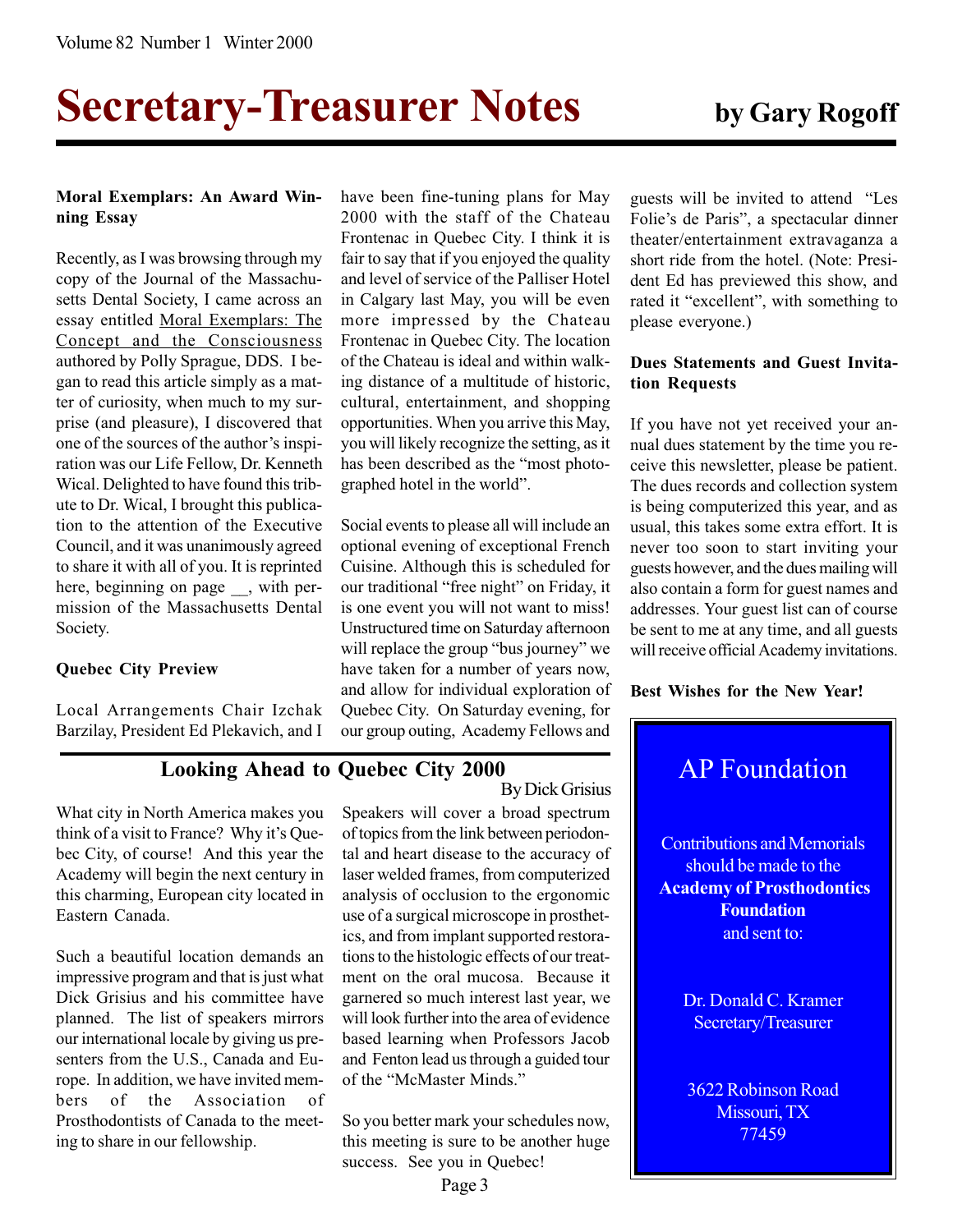### Moral Exemplars: The Concept and the Consciousness

#### By Polly S. Sprague, D.D.S.

The following paper originally appeared in the Fall 1999 issue of the Journal of Massachusetts Dental Society and is reprinted with the permission of this journal.

#### Introduction

Dentistry has a story that needs to be told for the profession to retain awareness of its particular role in history, as well as a keen direction for its future. Most often the story revolves around people-people who stepped forward from the canvas of history bringing new skills, heightened compassion, and social awareness to those whom they served. These "dental ancestors' have shaped a legacy of ethical professionalism that today's practitioners must continue to guard and to build. Guarding the legacy involves learning about the profession's history. Building the legacy requires something more personal. It requires that the meaning of the term "moral exemplar" be understood, recognized, and emulated by individuals.

#### What constitutes a moral exemplar?

What makes certain individuals moral exemplars? Certainly it is something beyond their pure notoriety. It would be ludicrous to imagine that Mother Teresa would have accomplished what she did for the sake of mere publicity, There are qualities within some people which would cast them in the role of moral exemplar even if the spotlight of history had never turned on them. Their names would simply not be recognized, along with the multitude of moral exemplars known only to the families and communities in which they live and serve.

The first stage in discussing the meaning of the phrase is to clearly define the terms involved. What is meant by "moral," by "exemplar," and especially by "moral exemplar"? Certain parameters must be assigned to these units of meaning.

The most that Webster is able to help in the quest for the meaning of, "moral" as relating to a person is "conforming to a standard of right behavior."<sup>1</sup> The meaning of "right behavior" has monopolized many minds over the centuries, but I will draw from the writings of the eighteenth-century philosopher

Immanuel Kant to assist in clarifying the concept. Kant wrote that "morality and humanity, insofar as it is capable of morality, alone have dignity. Skill and diligence in work have a market price; wit, lively imagination, and humor have an effective price; but fidelity to promises and benevolence based on principles (not on instinct) have intrinsic worth. Neither nature nor art contain anything which in default of these could be put in their place; for their worth consists, not in the effects which arise from them, nor in the advantage and. profit which they provide, but in mental dispositions, i.e., in the maxims of the will which are ready in this way to manifest themselves in action, even if they are not favored with success."<sup>2</sup>

Kant believed that dignified humanity should act on principles for the principles' sake, not because of a particular outcome that might be achieved. His famous "categorical imperative" has been summarized by Wick so that "morality demands that we act on the sort of principles which, if adopted by everyone, would generate a community of free and equal members, each of whom would in the process of realizing his own purposes also further the aims of his fellows."<sup>3</sup>

Kant's thinking closely parallels Christianity's "Golden Rule," which says, Do to others as you would have them do to you."<sup>4</sup> Consequently, for the purposes of this discussion, let "moral" mean conforming to a standard of right behavior, and right behavior be defined in the context of the Golden Rule within a reasonable and civilized society.

The term "exemplar," once again appealing to Webster, is "one that serves as a model or example."<sup>1</sup> An example is something which is to be copied or emulated. The preparations done in patients' teeth are patterned after examples that were diligently followed in preclinical labs. Similarly, lives (often unconsciously) are fashioned after particular examples-people admired either for one special achievement or for an entire range of positive qualities. For people to become aware of who these examples are in their professional and personal lives is to take a large step in moral development.

To combine the terms "moral" and "exemplar" breeds a unique set of requirements. We are surrounded by people of admirable qualities, but what would cause a select few persons to be "moral exemplars"? I believe that it is in the seamless continuity of a morally motivated mind and the resulting positive actions that the seeds of a moral exemplar are found. The difficulty is in admitting that it cannot be known what another person's motives are, except in the transparency of their activities and relationships. So we often know the "what" of a person's existence, but have a much harder time identifying the "why."

#### Recognizing moral exemplars

Various genres of literature attempt to unravel the "why" of individual lives. Anne Colby and William Damon, in their book Some Do Care: Contemporary Lives of Moral Commitment, have developed a set of criteria for choosing their subjects that would be helpful to adopt as a summary of this discussion. According To their criteria, a moral exemplar will demonstrate:

1. A sustained commitment to moral ideals or principles that include a generalized respect for humanity, or a sustained evidence of moral virtue.

2. A disposition to act in accordance with one's moral ideals or principles, implying also a consistency between one's actions and intentions and between the means and ends of one's actions.

3. A willingness to risk one's self-interest for the sake of one's moral values.

4. A tendency to be inspiring to others and thereby move them to moral action.

5. A sense of realistic humility about one's own importance relative to the world at large, implying a relative lack of concern for one's own ego."5

The dental profession must recognize moral exemplars for the same reasons that individuals need role models and heroes. They create history and lend a sense of purpose and identity that can mold the consciousness of the individual and the profession. This is particularly necessary today as managed care is threatening to reshape the profession's consciousness. Now, more than ever, there need to be dentists willing to set positive precedents in patient-centered care who will challenge those around them.

Dentistry needs moral exemplars; because they help to elevate the profession's sense of responsibility toward the community. Moral heroes are well known for having an increased sense of duty toward their fellow men, or women, which carries them beyond The realms of normal duty. Kant sets out the primary, expected duty of man to love his fellow humans as follows: "The maxim of benevolence (practical love of mankind) is a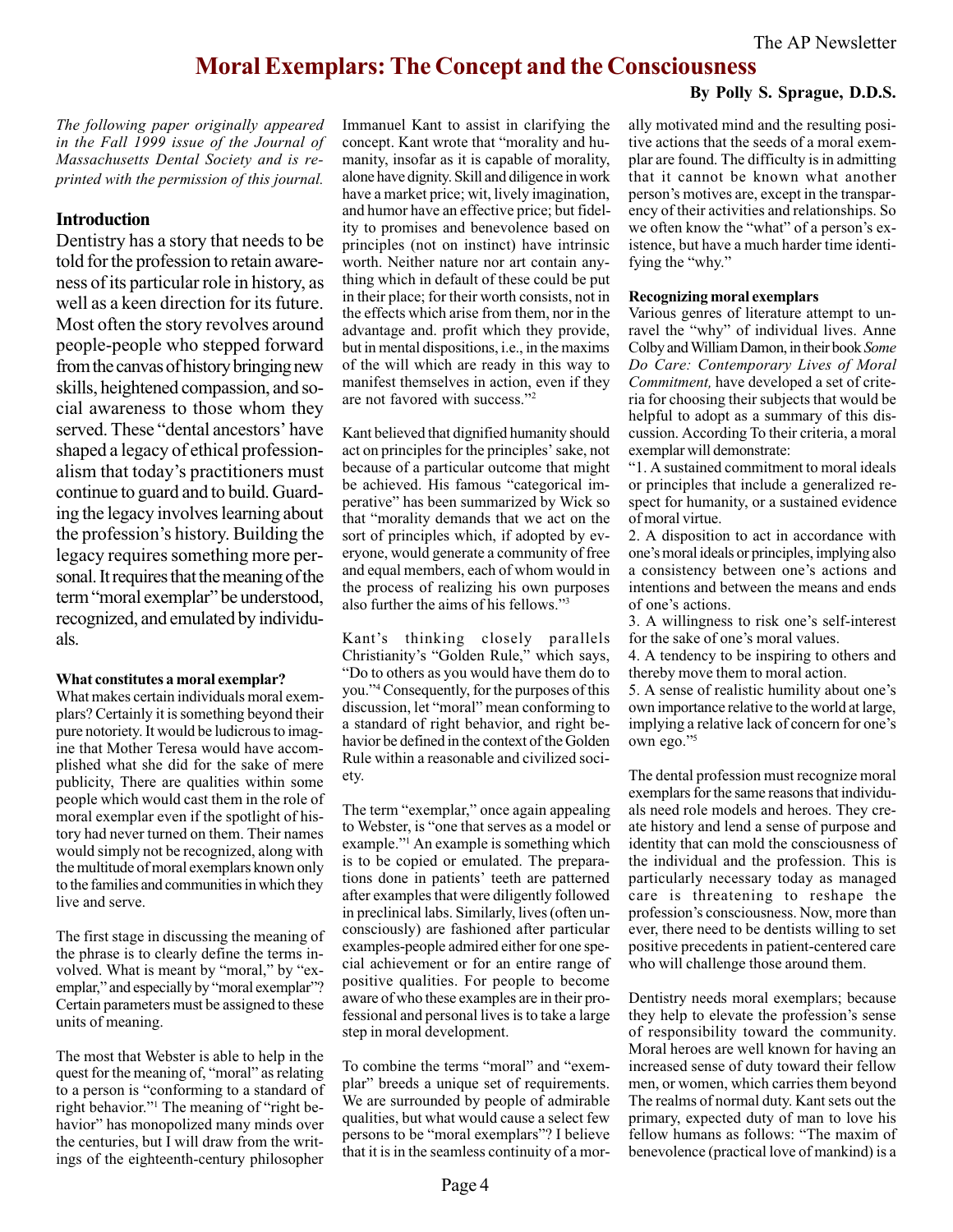### Moral Exemplars

#### duty of all men toward one another."<sup>2</sup>

However, the level at which this is exercised can vary a great deal. Kant continues: "Benevolence in the form of general love of mankind is extensively, to be sure, The greatest possible benevolence, but intensively (in degree), the smallest possible... One soon sees that what is meant here is not a mere well-wishing, which is, strictly speaking, a mere complaisant regard for the welfare of every other person without one's having to contribute anything to it (every man for himself, God for us all), but, rather, an active practical benevolence, which makes the welfare and happiness of others one's end (beneficence). For in the wishing, I may be benevolent to everyone alike; but nevertheless, in the doing, the degree may be very different according to the differences in the persons loved (of whom one may concern me more than another), without violating the universality of the maxim."<sup>2</sup>

#### Moral exemplars assume different roles

There appears to be room for interpretation regarding the exact applications of the duty of practical love, depending on the relationships between people. I believe that moral exemplars are people who remove the "depending on the relationship" clause and place themselves in a position from which they choose to be more equally benevolent with all humans. For example, rather than treating only those who are able to bring themselves into a relationship with a dentist based on ability to pay for services, the dentist opens his or her practice To those who are brought into a relationship based on need.

The technical term for such actions which rise above the call of duty is "supererogatory." Supererogatory activities may be thought of as the opposite of "rock-bottom" duties." David Little has described them as: acts of extreme beneficence ... are understood, by definition, not to be determined or sanctionable by other people. They are, in the deepest sense, gifts of self-sacrifice, and, like all true gifts, must (logically) be left up to the agent to give or withhold. It makes no sense to demand that someone else give a gift or to censure another person for not offering one."<sup>6</sup>

So, while supererogatory behavior is not required, it is desirable and moral exemplars can serve an important role in inspiring it.

A further reason that moral exemplars are vital to both personal and professional development is that in learning about the internal struggles that they faced, one can evaluate his or her own motivations more accurately. A classic analysis of the inner turmoil that may accompany decisions to make sacrifices or to act in an intentionally benevolent manner is provided by T. S. Eliot in Murder in the Cathedral, the story of the slaying of Thomas Becket, the archbishop of Canterbury, in 1170. At odds with the king on matters of religious principle, Becket knew that his life expectancy was short if he maintained his stance. Four tempters came to him, offering various compromises. But the fourth was the most subtle, appealing to his pride.

#### Tempter:

What can compare with glory of saints Dwelling forever in the presence of God? What earthly glory, of king or emperor, What earthly pride that is not poverty Compared with riches of heavenly grandeur? Seek the way of martyrdom, make yourself the lowest on earth, to be high in heaven... Becket:

Is there no way, in my soul's sickness, Does not lead to damnation in pride? I well know that these temptations Mean present vanity and future torment. Can sinful pride be driven out Only by more sinful? Can I neither act nor Suffer without perdition?"7

Later, reflecting on the temptations that he faced, Becket realizes "The last temptation is the greatest treason: To do the right deed for the wrong reason."7

Eliot has addressed the tension with which so many of life's decisions are fraught. Becket, the Archbishop of Canterbury, while acting on principle at the cost of his own life, yet struggled with his motives. The intentionality involved in being a moral person is more than an act; it is a distinct frame of mind based on the decision to live by principles because they are right, not because they will serve self-interest in any way.

#### A moral exemplar example

The phrase "moral exemplar" wears many faces. One in particular, Dr. Kenneth Wical, is an individual I first met in removable prosthodontics as a sophomore dental student. When he learned my name, he immediately connected me with my father, whom he had taught this same subject to 32 years earlier. Dr. Wical's acute memory is only one of the numerous tools that he has employed throughout his career of service. Other tools include a lively verbal articulateness, the ability to fix virtually any piece of equipment, an administrative ability, a pilot's license, and above all, an unswerving commitment to be



of service in whatever circumstances he and his family encounter.

The primary reason that I have chosen to identify Dr. Wical as a moral exemplar is his willingness to set aside his own interests and to do

what needs to be done. Dr. Wical's years of service to the Navajos have demonstrated a sustained commitment to moral ideals or principles that include a generalized respect for humanity."<sup>5</sup> His desire to be a missionary pilot as a young man and his continued commitment to the welfare of those in his care imply a "consistency between one's actions and intentions and between the means and ends of one's actions."<sup>5</sup> Dr. Wical's willingness to teach college math and science fulltime for a year and a half, even though he wanted to start his own dental practice, demonstrates a "willingness to risk one's selfinterest for the sake of one's moral values."<sup>5</sup>

His unfailing kindness to students and patients in lab and on clinic is a continual motivation to learn and an inspiration to treat colleagues and patients with the utmost respect and understanding. His gentle authority, humility, and exceptional ability to teach have earned him the devotion and respect of students and faculty alike.

One evening I sat on an orange afghan-covered couch in the homey Wical living room, trying to uncover the "whys" of Dr. Wical's path of service. He sat opposite me, his tall lean frame resting easily in the personalized black and gold rocking 'chair given to him by the dental school at his official retirement. (I say "official" because he still teaches one, day a week.) His blue jeans, red plaid shirt, and large, capable hands betray a man of practical tastes and abilities.

While slow to discuss his many, academic achievements, Dr. Wical's, face lights up and he speaks with warmth and animation about the years he spent with the Navajo Indians as an expanded duties dentist (responsible for all associated: mechanical, plumbing, and technical; tasks), pilot, and family man. As a

**Continued on page 6**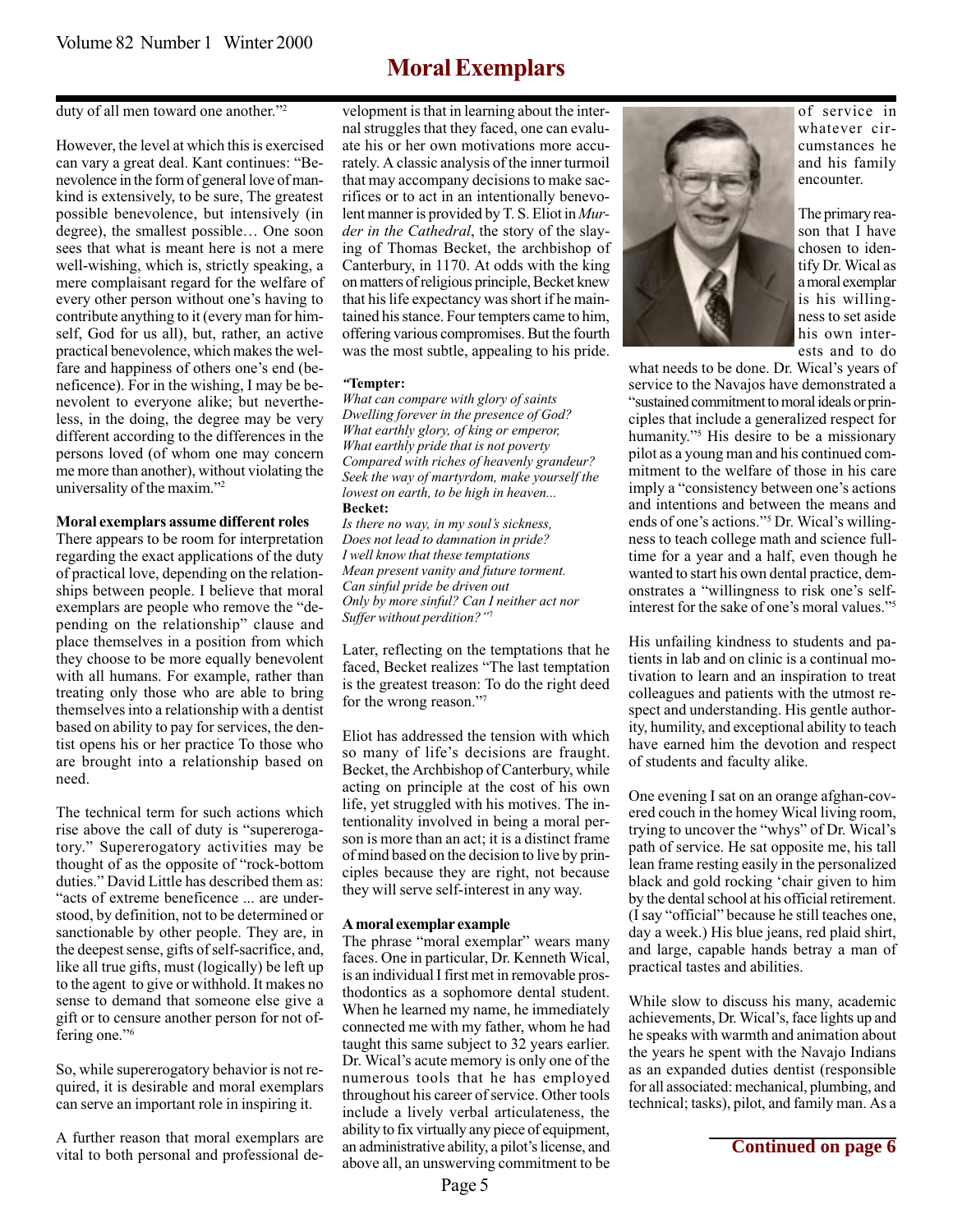#### **Future Continued from page 2**

tistry. In a presentation before the American College of Prosthodontists, Landesman suggested that Prosthodontics consider a name change to incorporate implant dentistry into its title. Perhaps we will soon be specialists in "Prosthetic and Implant Dentistry." Although nothing is etched in stone, the proposal is one that is already generating considerable interest.

It sounds pretty good for Prosthodontics, doesn't it? Well, there are always a few dark clouds on every horizon. Academy Fellow Gary Goldstein describes his concerns about the number of applicants to training programs. In contrast to Oral Surgery and Orthodontics, the number of applicants to Prosthodontics has been shrinking. The fear is that fewer applicants to graduate programs results in less qualified graduate students. Since many programs accept a high number of foreign-trained residents and most of these residents ultimately return to their home, a lower number of prosthodontists will be available to train the next generation.

Many opinions exist regarding the applicant problem. Program length, income potential, perception of complexity of specialty, lack of understanding of the prosthodontic practice and the low number of prosthodontist role models have all been implicated as reasons for the difficulty in attracting graduate students. This is undoubtedly a multifaceted problem that demands ongoing consideration since the future of the specialty depends on a steady stream of highly qualified prosthodontists.

Where do we go from here? Probably our best plan is to make good use of our current leaders while we groom new ones for the future. The future is neither so bright that we have to wear shades nor is it so dim that we need infrared goggles. Instead it is somewhere in between. With diligent nurturing the specialty will continue to help our patients and provide rewarding careers for its practitioners.

### **Moral Exemplar Continued from page 5**

new 1956 University of Southern, California graduate, Dr. Wical spent two years fulfilling his Korean War draft obligation in the United States Public Health Service (USPHS) as dentist to the Indians of northern. Utah and Nevada. He speaks of those two years spent flying between clinics as the fulfillment of his boyhood dream to be a missionary pilot. The next call that Dr. Wical. answered came from the fledgling dental school in Loma Linda, California, where he spent three years as a restorative instructor. While, there, he augmented his \$5,000-a-year salary With \$30 a month for taking 24-hour emergency calls for the school. An opportunity to serve the Native Americans in the village of Barrow, Alaska, drew the Wical family to the land of the midnight sun for a year. Next DrWical was asked to migrate to Southwestern Adventist College in Texas to set up a dental assisting curriculum. Again: he set aside plans for a private practice and moved his family to prepare for the school year. After spending the summer developing an assisting program, Dr. Wical was asked to substitute for the college science teacher who was to arrive a few days late in the term. That substitution turned into one and a half years of teaching college and high school general science, biology, and chemistry.

Reflecting on these varied experiences, Dr. Wical believes that they were carefully orchestrated by the hand of Providence to prepare him for one of the most fulfilling periods of his career. Loma Linda University had received a federal grant to open Monument Valley Medical Center in Utah to serve the Navajos. The grant stipulated that the clinic directors meet very specific previous experience requirements. Dr. Wical was the only dentist available to Loma Linda University who met all of the criteria, including previous teaching experience, appropriate state licensure, and prior USPHS duty. So from 1966 to 1970, Dr. Wical oversaw the construction and running of the dental clinic, which served the Indians of southern Utah and northern Arizona. Senior students at Loma Linda University School of Dentistry (LLUSD) had the opportunity of spending six weeks at the clinic, and Dr. Wical was responsible for supervising their work in addition to operating the clinic.

One year of private practice in Moab, Utah, was followed by another call from LLUSD, this time to teach removable prosthodontics. Before teaching the subject, Dr. Wical requested additional training in the specialty and was sponsored to attend the University of Washington, where he earned his MS in prosthodontics. Since that time, he has served LLUSD in many capacities, ranging from clinic director to didactic instructor.

Dr. Wical's career has brought him into contact with a wide variety of people and circumstances, but his aim has remained the same throughout: to treat patients, students, and colleagues with respect and as children of God. Dr. Wical does not consider any of what he has done to be noble or sacrificial. During a personal interview in 1996, he stated: I never thought that I was making a sacrifice at the time; I was doing what I enjoyed."<sup>8</sup>

#### Conclusion

People like Dr. Wical do not decide to be moral exemplars. In fact, the designation would surprise and embarrass them. But such people do choose to be honest, caring, and principled. They often set aside personal aspirations to fulfill better their larger commitments to their communities. As dental professionals we must recognize these moral exemplars and incorporate their experiences into our concept of the dental profession. Then we must each decide to reflect the light of principled compassion and professionalism into the dark places of human experience that surround us. Only in this way can the legacy of dentistry as a Patient-centered service profession be assured for the future.

#### References

1. Webster's tenth collegiate dictionary. Springfield. Mass.: Merriam-Webster; 1994.

2. Kant I. Ethical philosophy. Indianapolis/Cambridge: Hackett; 1983. p 40, 115.

3. Wick W. Introduction to Kant I, Ethical philosophy. Indianapolis/Cambridge: Hackett 1983, p xv.

4. Luke 6.31 NIV.

5. Colby A. Damon W. Some do care: contemporary lives of moral commitment. New York; Free Pr; 1992.

6. Little D. The law of supererogation in the love commandments: essays in Christian ethics and moral philosophy. In: Santurri I, Werpehowski W, editors, Washington, D.C.: Georgetown Univ Pr; 1992. p 165.

7. Eliot TS, Murder in the cathedral. New York; Harcourt; 1935, p 43,

8. Wical K. Personal interview. November 1996.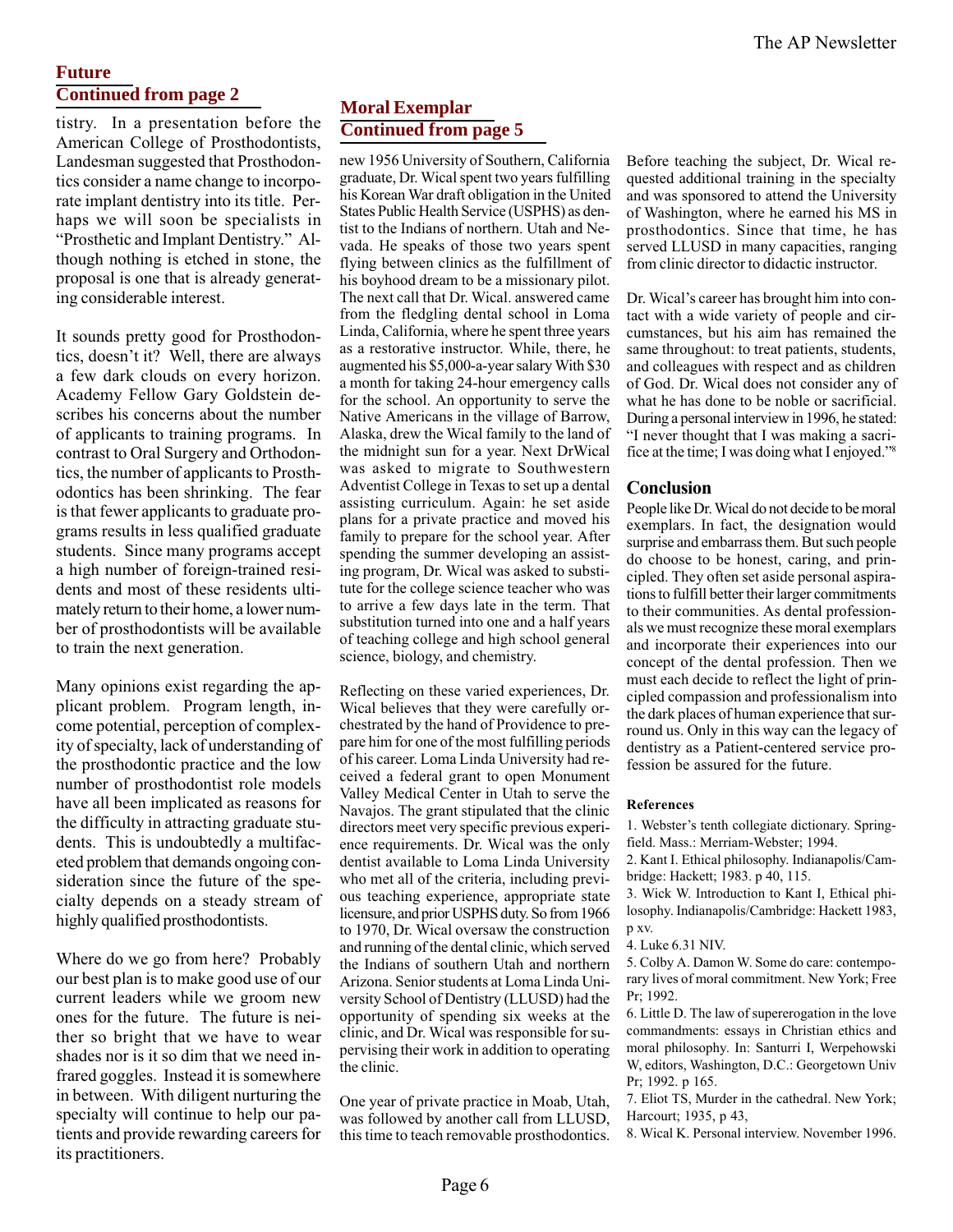## Outreach by Jim Chandler

## OUTREACH PROGRAM TO PINE RIDGE

This August, an Academy of<br>Prosthodontics Outreach Team<br>returned to the Pine Ridge Reservation in southwestern South Dakota Prosthodontics Outreach Team returned to the Pine Ridge Reservation in southwestern South Dakota. This reservation is home of the Lakota Sioux people. With an unemployment rate of 80%, it is one of the poorest areas in the United States.

Several theories exist concerning the origin of the great Sioux Nation. Many creation stories trace the nation's birth back to the Black Hills of South Dakota. Others say that the people migrated from Minnesota. Seven original bands of the Great Sioux Nation formed an alliance called the "Ocet Sakowin" or "Seven Council Fires". This confederation spoke three dialects, Dakota, Nakota, or Lakota. The Teton spoke Lakota. The people of the Great Sioux Nation prefer to be called Dakota, Nakota or Lakota according to the their language group. The term Sioux is a derogatory name used by the Chippewa and now widely accepted.

This year's team includes four Academy Fellows John Agar, Jerry Andres, Dave Brown, and Jim DeBoer who provided clinical treatment. Laboratory support was provided by technicians Ted Medina, Donna Morin and Charles Meneguzzo. Three residents from the University of Indiana;







AcademyOutreach programs often require<br>team delivered 47 dencreative problem solving such as this outdoor boilout facility

Patrick Vanderhei, Patchanee

Ruguanganunt and Wenona Burks and two residents from the University of Connecticut; Aiman Johar and Dimitri Perdikis assisted in both the clinic laboratory phases of treatment. During the week, the

tures, relined 3 dentures and consulted with the clinic staff concerning several patients. The team would like to thank the Academy of Prosthodontics Foundation for its support at this outreach site.

If you are interested in participating at an Academy Outreach Site, please contact an outreach committee member.